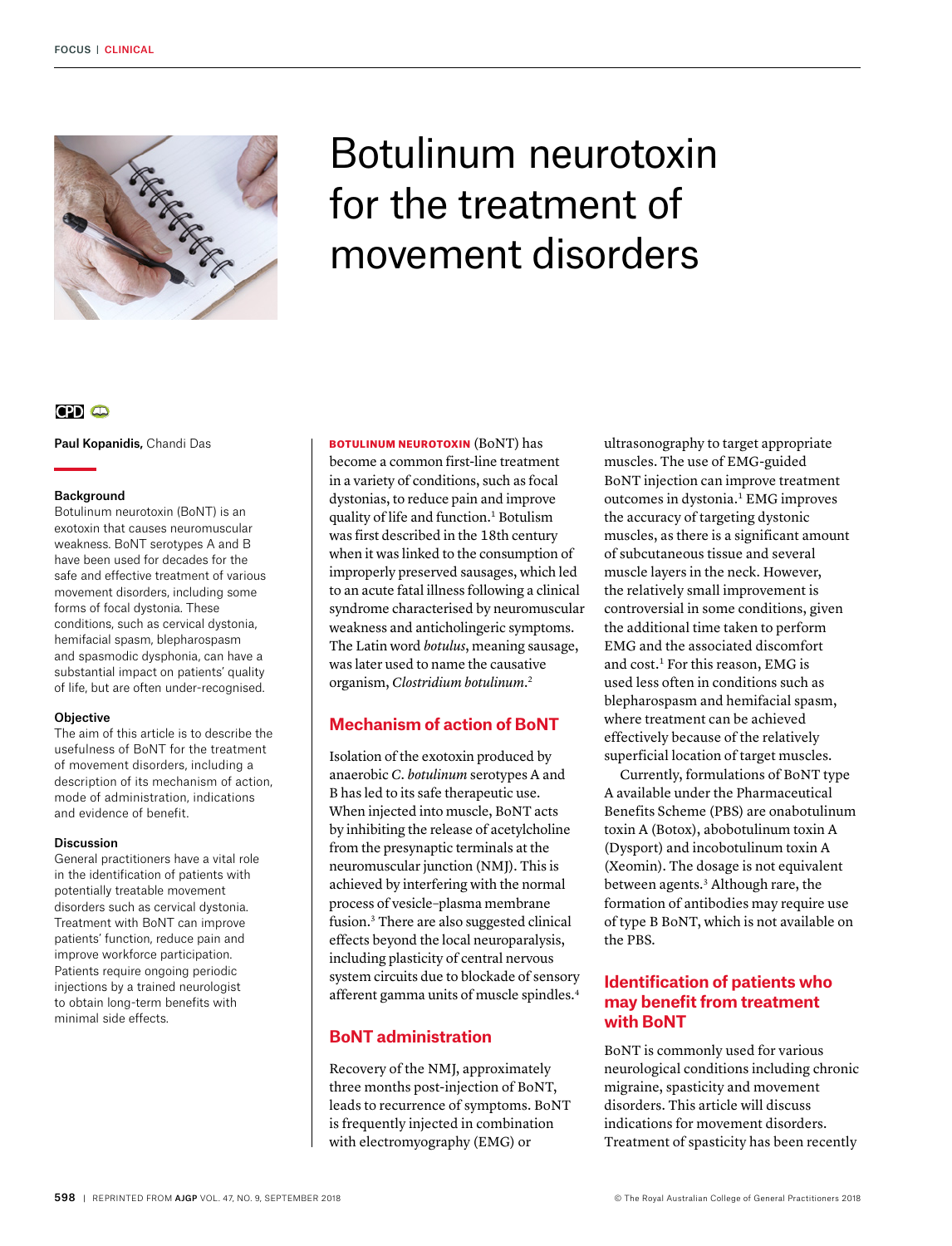discussed in the Australian context elsewhere.5 Specific types of movement disorders that benefit from BoNT include forms of dystonia. This disorder is characterised by involuntary sustained or intermittent muscle contractions that result in disabling and painful, often repetitive, abnormal movements or postures.6 It is a highly disabling condition that leads to serious functional and social impairments. Early retirement, depression and diminished health-related quality of life occur at rates comparable to conditions such as multiple sclerosis and Parkinson's disease.7 Recognising dystonic movements requires detailed observation of patterned muscle contractions producing abnormal movement, which at times can be tremulous in nature. Tips for identifying dystonia include:

- **•** examining the patient directly from the front
- **•** observing any asymmetrical movements or posture
- **•** evaluating how movement in certain directions may exaggerate or lessen the dystonic movement; classically, there is a quieting or 'null point' of dystonia when the affected area is positioned to the area of pull
- **•** evaluating for features of 'sensory trick'; dystonic movements are often diminished by tactile or proprioceptive input (eg the patient touches the involved dystonic body part to reduce movement)<sup>8</sup>
- **•** identifying increased likelihood of diagnosis given comorbid disease (eg Parkinson's disease).

Focal dystonias can be isolated to a specific region, vary in phenotype or overlap with each other (eg cervical dystonia with blepharospasm). Patients often dismiss or mask their impairments for prolonged periods or may have been incorrectly diagnosed (Cases 1, 2). In an Australian cohort of patients with cervical dystonia, the average time to diagnosis was 6.8 years.9 Delays in diagnosis are associated with reduced quality of life and social embarrassment of the condition.9 General practitioners (GPs) are essential in early identification and referral of patients.

#### CASE 1

A retired male public servant aged 62 years had been experiencing four years of head-shaking tremor. He also had an irregular and jerky tremor in his upper limbs. As the condition progressed, other people had commented on the tremor and neck posture. The frequent comments contributed to low self-esteem and depression. He had been treated with medication for Parkinson's disease to target his limb tremor, and musculoskeletal neck pain was thought to be the cause of poor neck posture. When reviewed for a second opinion, he was diagnosed with cervical dystonia and dystonic tremor. On examination, there was a left torticollis (head rotation) with left head tremor. He was unaware of his sensory trick of frequently touching the left side of his neck to attenuate the tremor. There were no extrapyramidal features such as bradykinesia or cogwheel rigidity. He was treated with BoNT at three-monthly intervals for cervical dystonia. His medications for Parkinson's disease were gradually ceased. Ultimately, there was reduced neck pain and cervical tremor, resulting in an improved quality of life.

#### CASE 2

A female interior designer aged 56 years was referred with an 18-month history of blepharospasm. Initially, she had been treated for dry eyes with lubricating eye drops. As the condition progressed, it affected her ability to drive and work because the frequency of eye closure was impairing her functional vision. She was commenced on a three-monthly treatment of BoNT for blepharospasm. She had mild transient ptosis during the first week post-treatment. On subsequent review at three months, she reported improved functional vision, and was able to return to work and drive. Ptosis post-treatment did not recur with a reduction in dose with subsequent treatments.

# **Indications and evidence for BoNT**

Although BoNT is a relatively expensive treatment, there is evidence to support its use in a variety of conditions to improve function and quality of life and reduce pain symptoms.<sup>1</sup> BoNT is funded through the PBS for use in some focal dystonias including cervical dystonia, blepharospasm, hemifacial spasm and oral mandibular dystonias. Evidence from observational studies suggests that this may translate to improved return-to-work outcomes.7 Specific indications for BoNT in movement disorders with a supportive evidence base include the following conditions.

## Cervical dystonia

This is the most common form of focal dystonia, with an estimated prevalence of five per 100,000 and a mean age of onset of 49 years; 74% of patients are female.3 Potential differential diagnoses include musculoskeletal neck pain or trochlear nerve palsy with compensatory head tilt. Patients most commonly have torticollis, with possible additionally lateral head tilt (laterocollis). There may be a head bent forward posture (anterocollis) or head back posture (retrocollis). Most patients have associated neck pain. A Cochrane systematic review of randomised control trials (RCTs) supports, with moderate certainty, that BoNT is well tolerated and produces a clinically significant reduction of functional impairment and pain.10 There is also evidence that BoNT in conditions such as cervical dystonia favourably alters the natural course of the disease.<sup>1</sup>

#### Blepharospasm

Blepharospasm is a focal dystonia of the orbicularis oculi muscles that results in repetitive eye closure. Age of onset is often in the fifth and sixth decade, with women approximately three times more affected than men. It can be idiopathic and is rarely associated with brain stem pathology. Potential differential diagnoses in the elderly include eyelid-opening apraxia associated with conditions such as progressive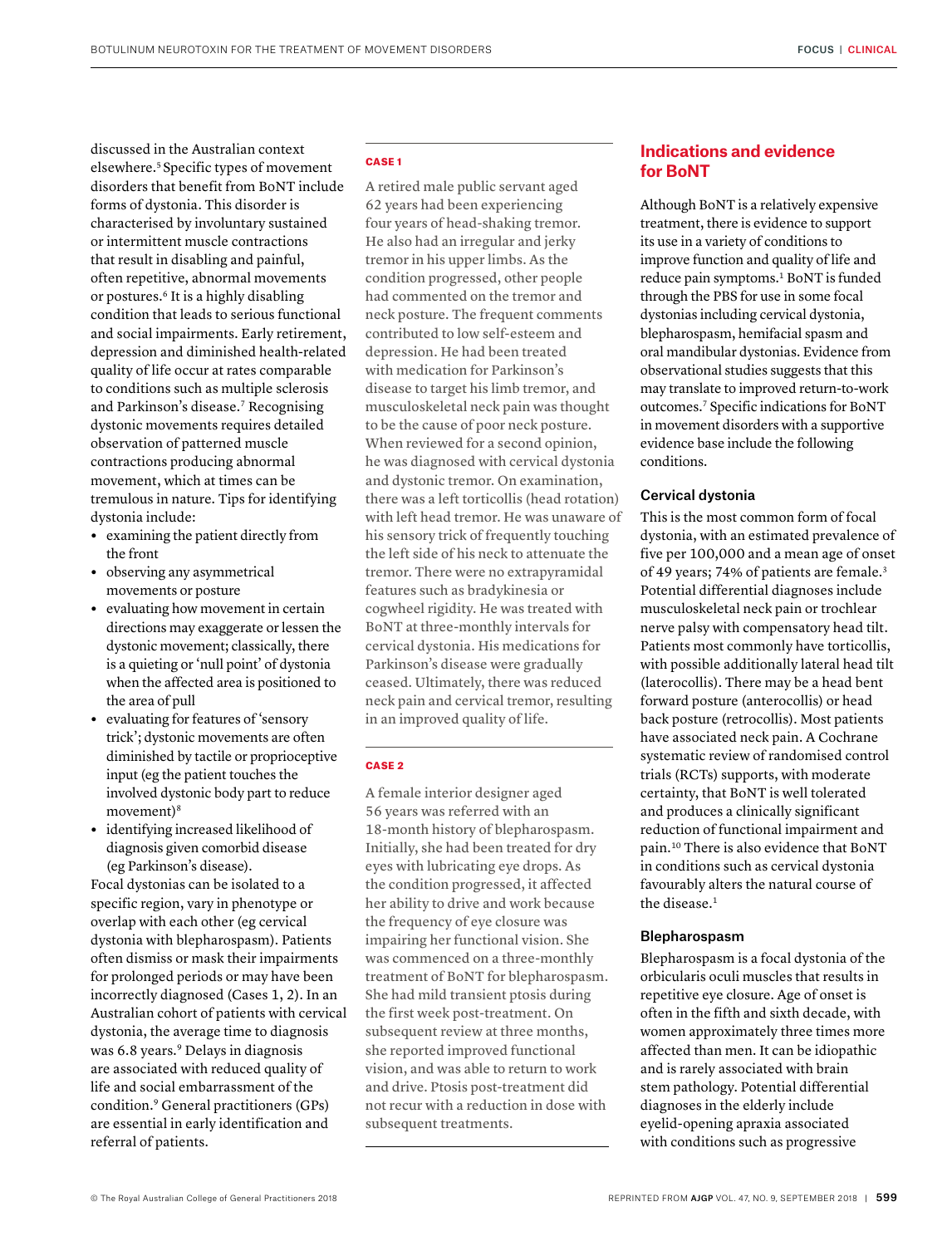supranuclear palsy. Other mimics in a young patient include Tourette syndrome, psychogenic blinking or dry eyes. Supporting evidence for the use of BoNT includes RCTs suggesting probable efficacy, with international guidelines supporting its long-term effectiveness and improved quality-of-life outcome measures.3

## Hemifacial spasm

A peripheral nerve disorder, rather than dystonia, hemifacial spasm is characterised by intermittent muscle contraction of half of the face. The condition, which is twice as common in women, usually starts with the orbicularis oculi muscle and subsequently spreads to the remainder of the facial muscles of the unilateral side. It can often be mistaken for facial tics or, less commonly, focal seizures. The aetiology is most commonly related to a small anomalous vessel causing compression against the facial nerve as it emerges from the brainstem. BoNT is regarded as a first-line therapy for the condition; however, because of the lack of blinded RCTs, international guidelines suggest probable effectiveness of the treatment.<sup>3</sup>

## Spasmodic dysphonia

Spasmodic dysphonia is a dystonia of the laryngeal muscles. Dystonia in the thyroarythenoid muscles results in over-adduction of the vocal cords. As a result, patients present with a strained, tremulous, harsh voice with inappropriate pitch and pitch breaks. The less common abductor type is caused by dystonia of the posterior cricothyroid muscles, which results in a hypophonic whispering voice due to abduction of the vocal cords. Other clinical features may include dystonic cough, intermittent stridor, uncoordinated breathing and paroxysmal hiccups. Evidence for treatment of the condition is a single, small-sized, blinded RCT of efficacy, with international guidelines suggesting probable efficacy.3 Treatment is not PBS-funded.

## Oral mandibular dystonias

These conditions include involuntary movements of the jaw (eg jaw

opening or closure), lips (including tardive dyskinesia) or tongue.<sup>3</sup> Oral mandibular dystonias may be secondary to conditions such as Wilson's disease, Huntington's disease or neuroacanthocytosis, or they may be caused by drug-induced conditions such as tardive dyskinesia. The evidence base is limited to observational studies, which support possible efficacy of intervention.<sup>11</sup> Treatment is not PBS-funded.

### Task-specific dystonias

Most commonly, focal hand dystonias affect tasks such as writing, playing music and sports. Numerous small double-blind placebo control trials indicate that writers' cramp and musician dystonia improve with BoNT. However, the degree of clinical response is not as strong as in other focal dystonic conditions such as cervical dystonia and blepharospasm.3 Treatment is not PBS-funded.

Other indications for BoNT may include sialorrhea or hyperhydrosis associated with Parkinson's disease.12 Conditions that require further evidence to support the use of BoNT include tics of Tourette syndrome, resting tremor of Parkinson's disease and essential tremor.<sup>3</sup>

# **Referral and funding of patients for BoNT**

Patients are initially referred to a neurologist for confirmation of the diagnosis. Treatments are administered in BoNT clinics by a neurologist with expertise in movement disorders. GPs can find their nearest BoNT clinic by contacting their local neurologist. The movement disorders funded by the PBS include hemifacial spasm, cervical dystonia and blepharospasm. Although treatment with BoNT is beneficial in other conditions such as spasmodic dysphonia, task specific dystonia and oral mandibular dystonias, they are currently not supported under the PBS. Treatment of conditions not included in the PBS would typically incur additional cost to the patient, with an estimated price of \$400 per vial of BoNT.

# **Variation in response to treatment with BoNT**

Patients can have a variable response to treatment for many reasons, including:

- **•** changing pattern of dystonia
- **•** site of injection variation
- **•** dosing used for treatment
- **•** development of joint contracture
- **•** development of BoNT antibodies
- **•** dystonia-triggering factors such as sleep deprivation, stress and use of precipitating medications such as antipsychotics and dopamine antagonists.

## **Adverse effects of BoNT treatments**

The most common complication is weakness due to local effects of unwanted diffusion into adjacent muscles. For the treatment of cervical dystonia, this may manifest in approximately 5% of patients as transient neck weakness and dysphagia.3 Weakness is temporary and improves over two to four weeks. It is important that the treating clinician is aware of this complication so that the 0dose is reduced in future treatments to avoid recurrence of weakness. In rare cases, ptosis or diplopia can occur transiently for one to two weeks after injection for blepharospasm. Another rare adverse effect is transient facial muscle weakness in the treatment of hemifacial spasms, resulting in excessive drooling. Systemic adverse reactions include very rare allergic reactions, generalised weakness or a flu-like illness in the first 24 hours.<sup>3</sup> The formation of neutralising antibodies to BoNT can limit efficacy in the long term. However, recent studies have suggested that formation of neutralising antibodies and clinical efficacy of treatment are not always strongly correlated.13

## **Key points**

**•** BoNT is an effective treatment for many patients with movement disorders such as cervical dystonia, blepharospasm and hemifacial spasm.